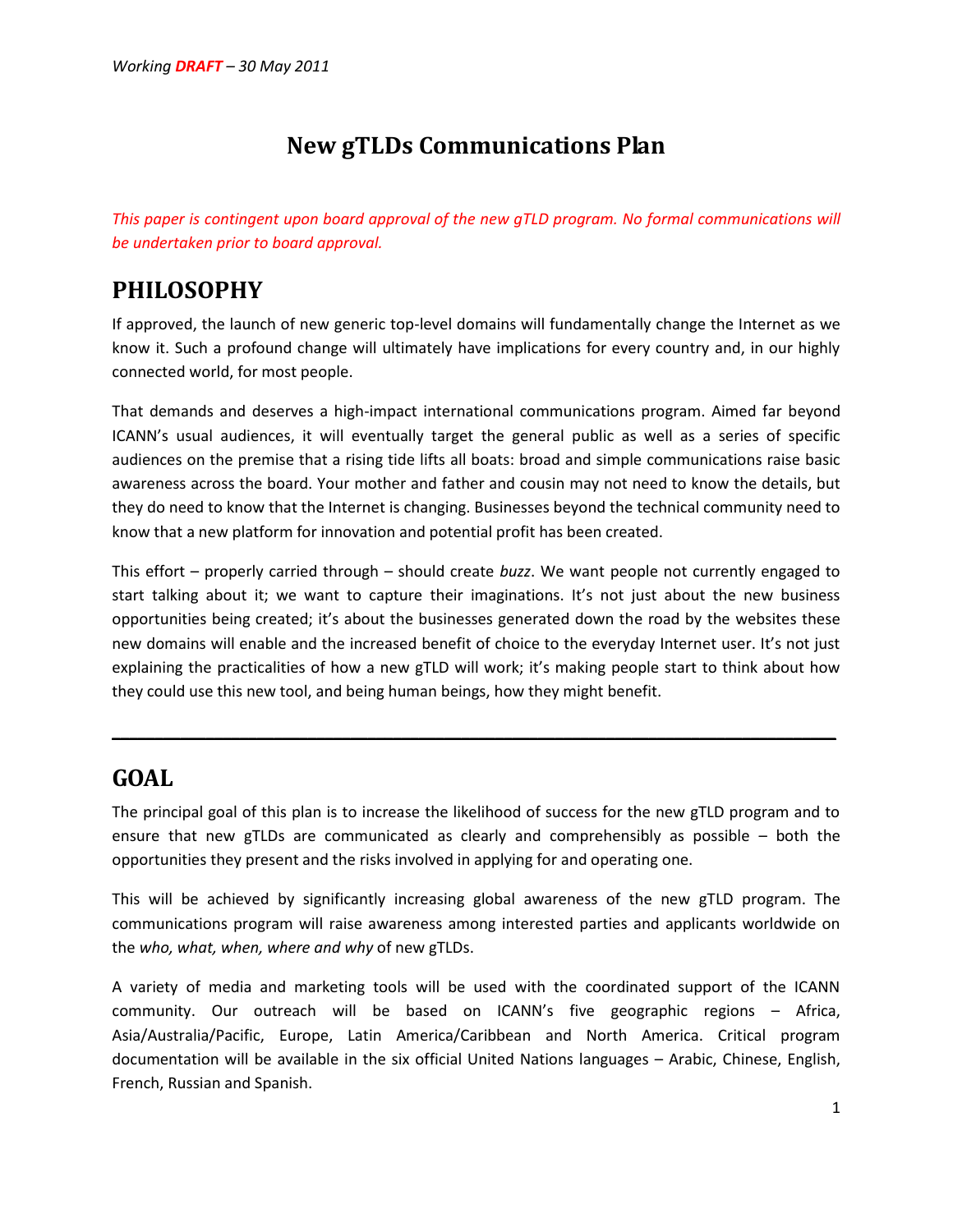#### **KEY MESSAGES**

- 1. The landscape of the Internet is expanding.
- 2. Most organizations with an online presence will be affected in some way; for some, this represents great opportunity.

\_\_\_\_\_\_\_\_\_\_\_\_\_\_\_\_\_\_\_\_\_\_\_\_\_\_\_\_\_\_\_\_\_\_\_\_\_\_\_\_\_\_\_\_\_\_\_\_\_\_\_\_\_\_\_\_\_\_\_\_\_\_\_\_\_\_\_\_\_\_\_\_\_\_\_\_\_\_\_\_\_\_\_\_\_

- 3. New gTLDs are a platform for innovation.
- 4. They bring risks and rewards, and potential applicants should evaluate the program carefully before deciding whether to proceed.
- 5. The New gTLD program was developed in a transparent, inclusive and thorough way.
- 6. Strong efforts were made to address the concerns of all interested parties.
- 7. Ensuring the security, stability and resiliency of the Internet is paramount. New gTLDs will not affect the stability of the Internet.
- 8. Additional safeguards were put in place to enhance property, consumer and other Internet protections.
- 9. Internationalized Domain Names make it possible to access the Internet in scripts other than Latinbased characters.

\_\_\_\_\_\_\_\_\_\_\_\_\_\_\_\_\_\_\_\_\_\_\_\_\_\_\_\_\_\_\_\_\_\_\_\_\_\_\_\_\_\_\_\_\_\_\_\_\_\_\_\_\_\_\_\_\_\_\_\_\_\_\_\_\_\_\_\_\_\_\_\_\_\_\_\_\_\_\_\_\_\_\_\_\_

#### **TONE AND VISION**

New gTLDs are complex, so it is important that our messages be as simple, direct and compelling as possible in order to gain interest and attention. Avoiding technical jargon is fundamental. We must be technically accurate without being overly technical. But this isn't just a technical change; it is a shift in the way the Internet will be used and we will need to be creative to generate sufficient attention.

A human and engaging tone will make new gTLDs "real" to our targeted audiences as we illustrate how the program will affect them – whether or not they plan to apply.

The tone will be slightly cutting edge to demonstrate the unique nature of the opportunity and the potential for innovation.

Recognizing our role as stewards, not advocates, we will be neutral, presenting all sides of the issue while still promoting the great work done by all who participated in crafting the program. For example, materials that explain the investment opportunity will describe both the risks and the possible rewards.

Our communications will not say, "You should invest in your own TLD." We are stewards of an important resource that is changing, not advocates of a specific innovation that may not fit everyone. Having said that, though, we intend to adopt a "sportscaster's approach." We won't tell you what team to support, but we love the sport. If approved, new gTLDs will represent a historic change in the Internet. It is appropriate to inspire and nurture natural interest in how new gTLDs will unlock creativity and innovation in the use of domain names. While we will not speak prescriptively, we will build awareness,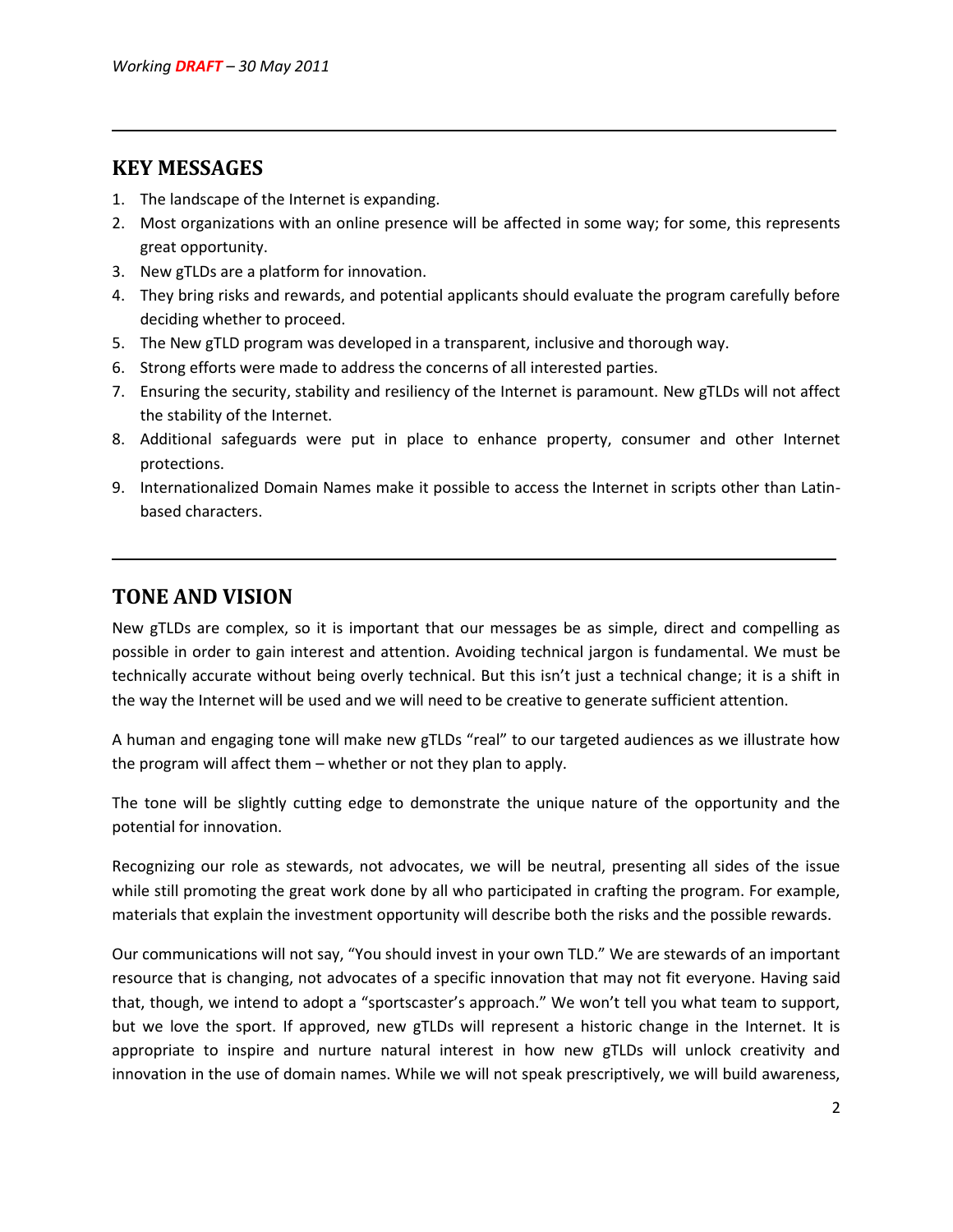be proud of the ICANN community's achievements and cast them in a positive light. For that reason, our communications, while fact-based, will feel upbeat.

The physical brand – a consistent reflection of the program's identity expressed as a logo and memorable slogan – is a key part of making the tone and vision come alive.

\_\_\_\_\_\_\_\_\_\_\_\_\_\_\_\_\_\_\_\_\_\_\_\_\_\_\_\_\_\_\_\_\_\_\_\_\_\_\_\_\_\_\_\_\_\_\_\_\_\_\_\_\_\_\_\_\_\_\_\_\_\_\_\_\_\_\_\_\_\_\_\_\_\_\_\_\_\_\_\_\_\_\_\_\_

#### **THEME**

The overarching theme will be Internet expansion, under the premise that the landscape of the Internet is expanding. New gTLDs are opening up the domain name space and expanding the horizon of the Internet, increasing the potential for innovation. And IDNs are expanding the domain name space by allowing users to access the Internet entirely in their local language characters, making the Internet ever more globally inclusive.

The specific theme, aimed initially at marketing-minded potential applicants (whether they represent businesses, governments, communities, etc.), is that new gTLDs are a platform for innovation; any new pioneering idea could be the next big one – the next Facebook or YouTube. This theme will be expressed as:

- *- What will be the next big .thing? You name it!*
- *- New gTLDs - Empowering innovation.*
- *- What follows your dot? Define yourself!*

## **AUDIENCES**

Initial communications will target the business community, potential applicants and the tech community. This initial audience ranges across the five regions, includes developing countries and will be communicated to with a minimum of the six UN languages. Though end-users are not the primary target of this first phase of communication, they will still start to see that change is coming to the Internet. Later phases will expand the audience to include consumers and end-users as a more primary target. This is because new domains must first be available before end-users can reap the benefits. It is the entities that apply for and implement new gTLDs that will pass on the benefits to the end-user.

\_\_\_\_\_\_\_\_\_\_\_\_\_\_\_\_\_\_\_\_\_\_\_\_\_\_\_\_\_\_\_\_\_\_\_\_\_\_\_\_\_\_\_\_\_\_\_\_\_\_\_\_\_\_\_\_\_\_\_\_\_\_\_\_\_\_\_\_\_\_\_\_\_\_\_\_\_\_\_\_\_\_\_\_\_

Interested parties are defined broadly as governments, large corporations, communities and other organizations. Specifically we will target corporate marketers, advertising agencies, investors, local municipalities, non-profits, religious groups, trade associations, rights holders, trademark attorneys essentially anyone who should know about the program, how it could affect them, and how new gTLDs will ultimately change the landscape of the Internet. Some will be interested as investors; some to preserve important cultural touchstones; some as defenders of their rights and intellectual property.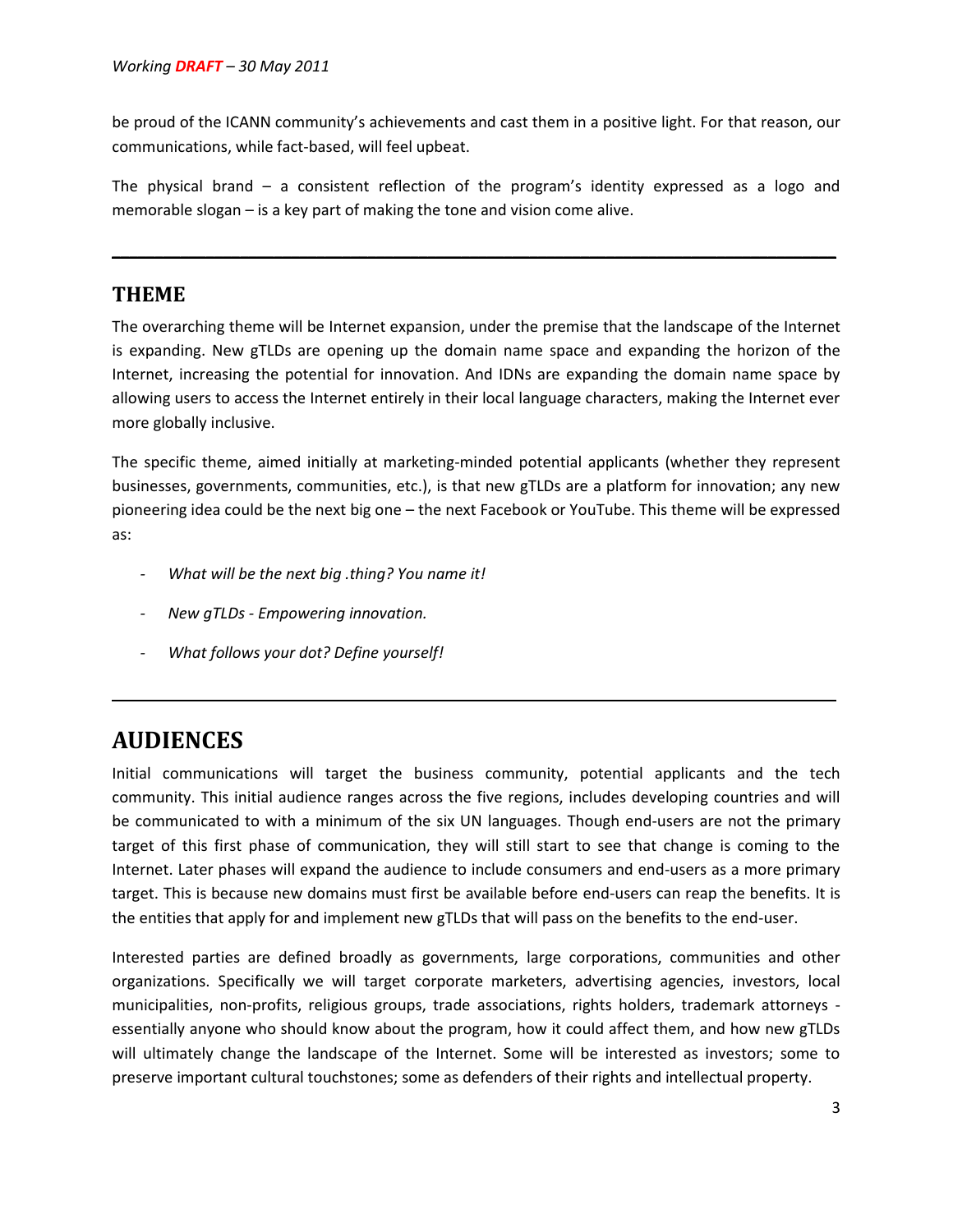Applicants are defined as entities that already plan to apply for a new gTLD.

The tech community, for this purpose, includes registries/registrars, software and web application developers, and manufacturers of routing hardware who need to ensure proper technical preparedness so consumers will be able to reach sites with the new gTLDs.

Materials will be tailored to the interests of each of these groups; specific tools for specific concerns among specific audiences. Critical elements of the program, such as the objection process and new rights protection mechanisms, will be communicated so that those most likely to be affected are informed about these opportunities and informed about procedures for participating in them. Example: a podcast that demonstrates trademark protections would be aimed at trademark attorneys; a podcast on branding would target marketing professionals.

\_\_\_\_\_\_\_\_\_\_\_\_\_\_\_\_\_\_\_\_\_\_\_\_\_\_\_\_\_\_\_\_\_\_\_\_\_\_\_\_\_\_\_\_\_\_\_\_\_\_\_\_\_\_\_\_\_\_\_\_\_\_\_\_\_\_\_\_\_\_\_\_\_\_\_\_\_\_\_\_\_\_\_\_\_

## **Core components, phase one**

The New gTLDs Communications Plan has four distinct phases.

**Phase 1: Pre launch**, defined as the four-month campaign period leading up to the official launch of the program signaled by the opening of the application period.

**Phase 2: Launch**, defined as the 60-day period when applications will be accepted.

**Phase 3: Post launch**, defined as the time period once the application period closes until the next round opens.

#### **Phase 4: TLDs go live/in the root**

The plan focuses on **four key communications areas** over the board-mandated communications period:

- 1. Coordinated campaign incorporating TV, radio, print and online **advertising** elements, customized by region.
	- Initial advertising targets**:** international business TV, newspapers and websites, Google ads. Develop an energetic, bright, attention-getting teaser campaign – both in video and print form - that piques interest and directs people to the new gTLD website: *What will be the next big .thing? You name it!*. This will create expectations that something big is coming.
- 2. Top-tier international **press** coverage.
	- Ensure widespread/global press coverage about the program interviews with strategic outlets and article placement, aimed initially at global and regional TV channels and major business newspapers.
- 3. Five major **regional launches**/road shows.
	- Regional launch events will be held in each ICANN region. Three countries will be visited per region, with major speeches, press conferences and outreach events held in each.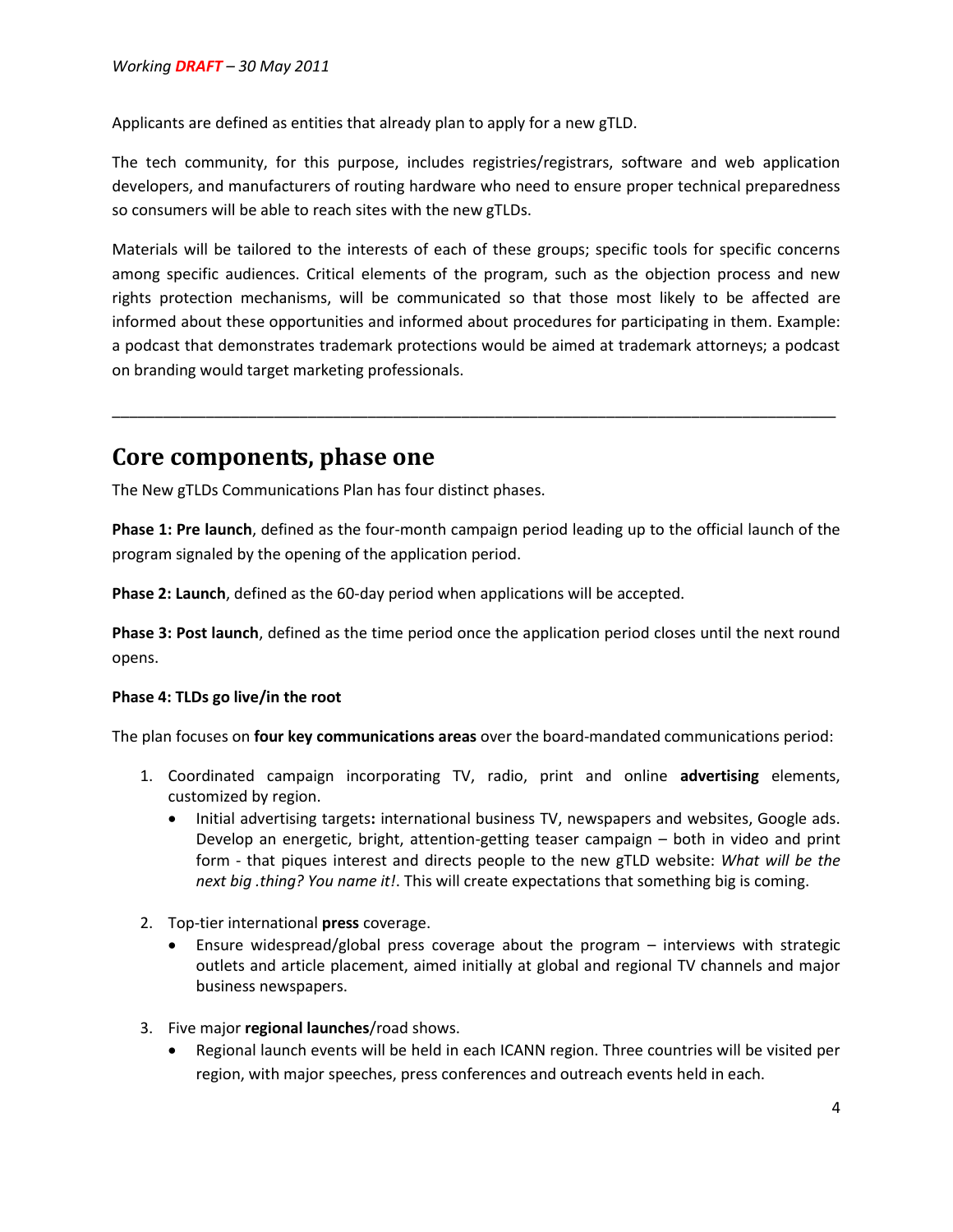- 4. Social and other **online media**.
	- Develop a solid online presence where any of the targeted audiences can get detailed, clear information, supplemented with social media based notifications. Generate social media traffic through an active Facebook page and Twitter feed; engage bloggers. Engaging, friendly podcasts and video blogs, tightly edited for a busy audience, will be used on the website and in social media. These will provide interested parties more information on specific aspects of the program – its business potential, an overview of the application process, the objection process, risks and how to apply.

\_\_\_\_\_\_\_\_\_\_\_\_\_\_\_\_\_\_\_\_\_\_\_\_\_\_\_\_\_\_\_\_\_\_\_\_\_\_\_\_\_\_\_\_\_\_\_\_\_\_\_\_\_\_\_\_\_\_\_\_\_\_\_\_\_\_\_\_\_\_\_\_\_\_\_\_\_\_\_\_\_\_\_\_\_

## **Materials**

- 1. Website
- 2. Continually updated FAQs
- 3. Factsheets
- 4. Glossary of new gTLD and IDN terms
- 5. New gTLD timeline
- 6. Countdown clock
- 7. Educational videos
- 8. Video blogs
- 9. RFP for advertising agencies
- 10. Advertising materials
- 11. Social media Facebook page, Twitter feed, blog
- 12. Presentations
	- a. New gTLD basics
	- b. How to apply overview of the application process
	- c. Business opportunity
- 13. Speeches
- 14. Proactive story pitches to news organizations.

## **TIMING**

Preparation for the launch is underway; the four-month pre-launch plan will be implemented following board approval of the *Applicant Guidebook*.

\_\_\_\_\_\_\_\_\_\_\_\_\_\_\_\_\_\_\_\_\_\_\_\_\_\_\_\_\_\_\_\_\_\_\_\_\_\_\_\_\_\_\_\_\_\_\_\_\_\_\_\_\_\_\_\_\_\_\_\_\_\_\_\_\_\_\_\_\_\_\_\_\_\_\_\_\_\_\_\_\_\_\_\_\_

\_\_\_\_\_\_\_\_\_\_\_\_\_\_\_\_\_\_\_\_\_\_\_\_\_\_\_\_\_\_\_\_\_\_\_\_\_\_\_\_\_\_\_\_\_\_\_\_\_\_\_\_\_\_\_\_\_\_\_\_\_\_\_\_\_\_\_\_\_\_\_\_\_\_\_\_\_\_\_\_\_\_\_\_\_

# **EVALUATION METRICS**

1. Website statistics